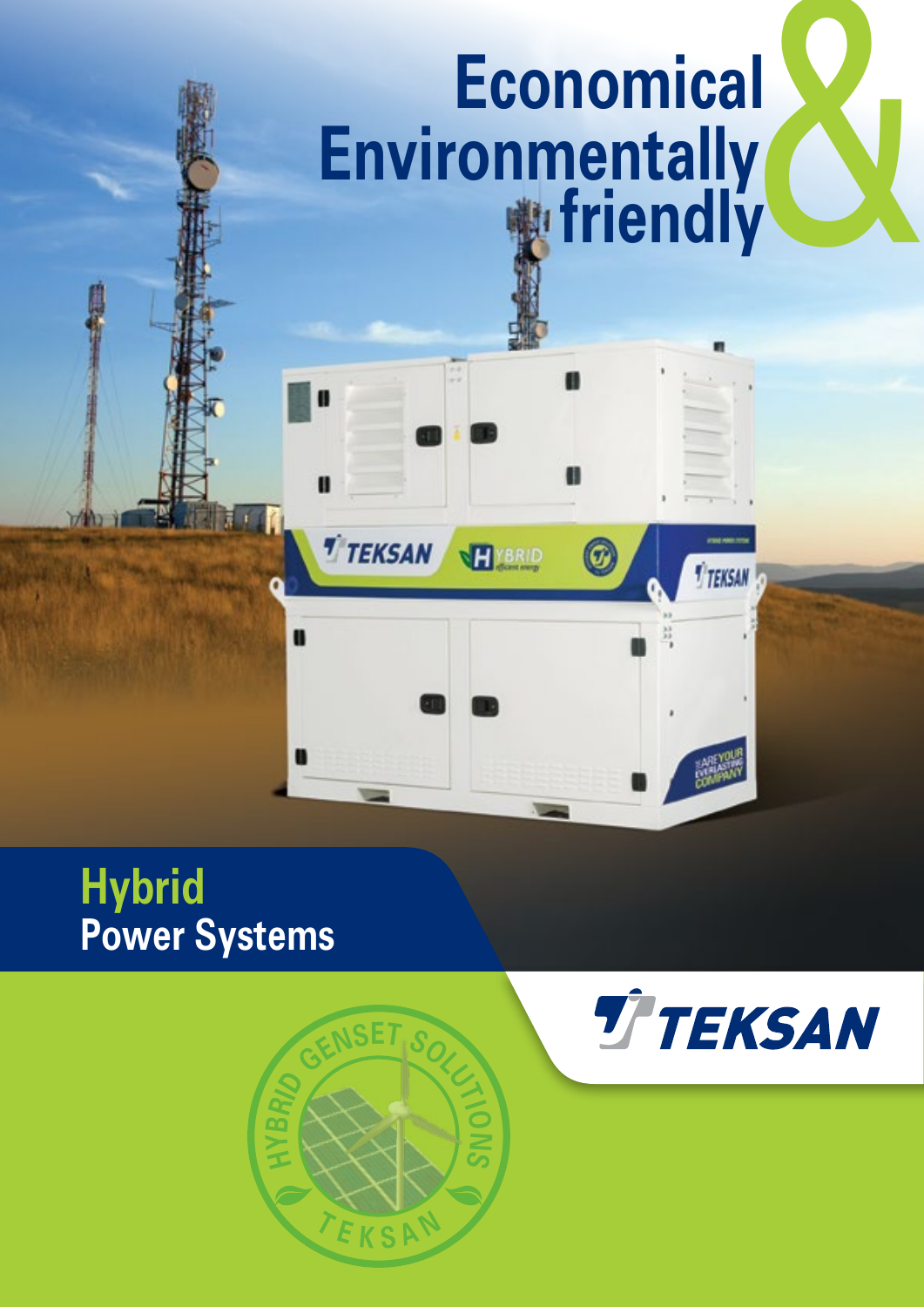## **Serious Savings in OPEX**

- $\blacksquare$  Up to 80% saving on generator running time,
- Service support at longer intervals and less technical staff requirement,
- Up to 65% saving in fuel consumption,
- Investment payback period down to 1.5 years,
- **Longer system lifespan.**

# **Green energy**



**Low noise emission, Low heat emission.** 









## **Hybrid Power Systems**

**Teksan Hybrid Power Systems is a clean energy system powered by nature, which is easily configurable to meet requirements in a wide range of power.**

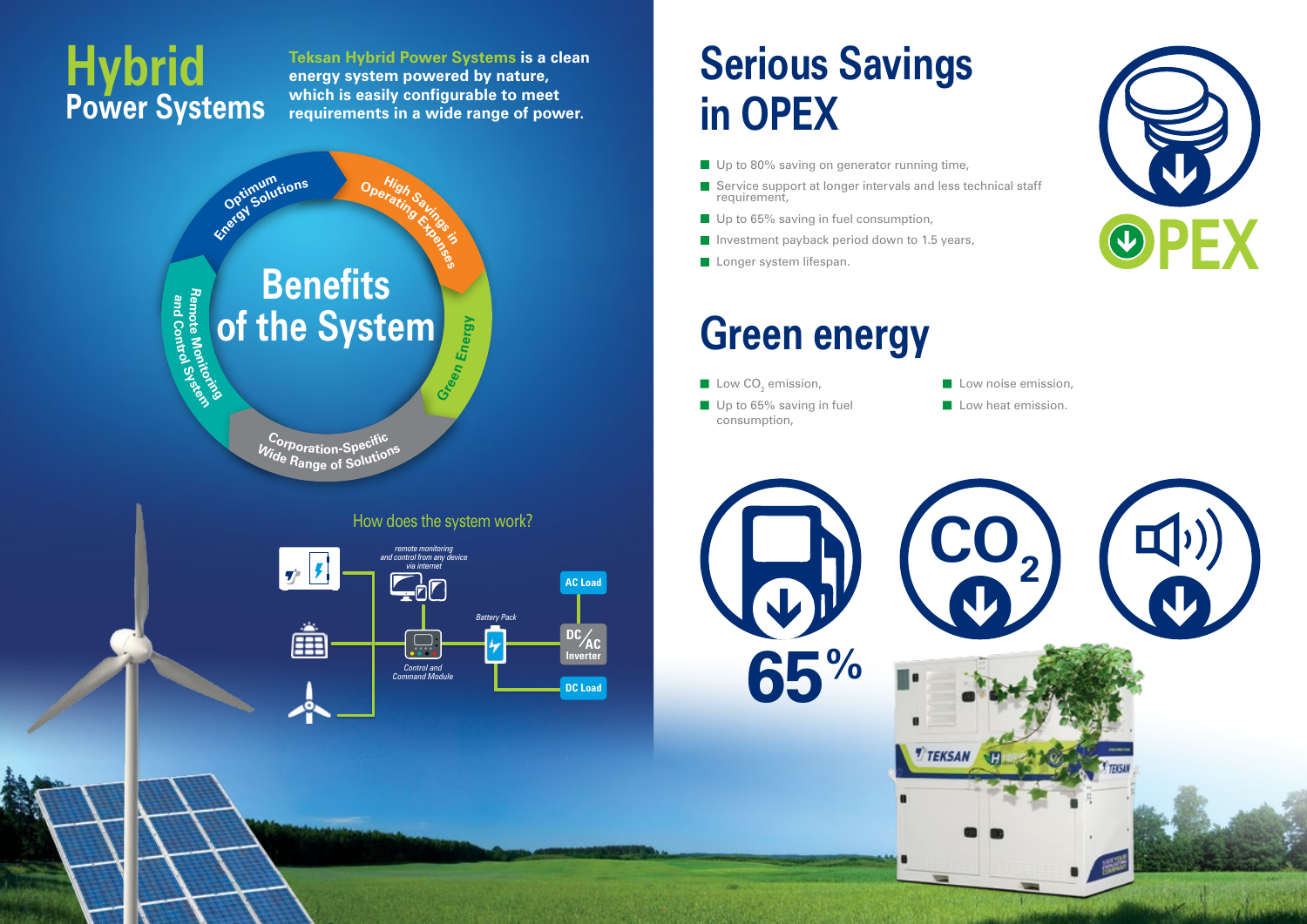| <b>Average Load</b>                                                | kW         | $\overline{2}$ | 4   | 6   | 8    |  |  |  |  |
|--------------------------------------------------------------------|------------|----------------|-----|-----|------|--|--|--|--|
| <b>Maximum Permanent Load</b>                                      | kW         | 3              | 5   | 8   | 10   |  |  |  |  |
| <b>Battery Capacity</b>                                            | Ah         | 300            | 500 | 800 | 1000 |  |  |  |  |
| <b>Generator Power</b>                                             | <b>kVA</b> | 8              | 12  | 26  | 26   |  |  |  |  |
| <b>Rectifier Power</b>                                             | kW         | 6              | 9   | 18  | 18   |  |  |  |  |
| <b>Fuel Tank</b>                                                   | It         |                | 250 | 500 |      |  |  |  |  |
| Alternative Generator Configuration - for "fast" charge of battery |            |                |     |     |      |  |  |  |  |
| <b>Generator Power</b>                                             | <b>kVA</b> | 12             | 26  | 26  | 41   |  |  |  |  |
| <b>Rectifier Power</b>                                             | kW         | 9              | 18  | 18  | 27   |  |  |  |  |
| <b>Optional Solar Energy System Configuration</b>                  |            |                |     |     |      |  |  |  |  |
| <b>Total Solar Power</b>                                           | kWp        | റ              | 4   | 6   | 8    |  |  |  |  |

SEMI STABLE GRID AREAS NEWSTABLE GRID AREAS 1 2

- **Areas with Partial Power Outages**
- **Locations with daily scheduled power outages up to 4** hours or
- **Locations having short-time power outages up to 8** hours in total on a daily basis

| <b>Average Load</b>                                                | kW         | $\overline{2}$ | 4    | 6    | 8    |  |  |  |
|--------------------------------------------------------------------|------------|----------------|------|------|------|--|--|--|
| <b>Maximum Permanent Load</b>                                      | <b>kW</b>  | 3              | 5    | 8    | 10   |  |  |  |
| <b>Battery Capacity</b>                                            | Ah         | 500            | 1000 | 1500 | 2000 |  |  |  |
| Generator Power                                                    | <b>kVA</b> | 12             | 26   | 26   | 41   |  |  |  |
| <b>Rectifier Power</b>                                             | kW         | 9              | 18   | 18   | 27   |  |  |  |
| <b>Fuel Tank</b>                                                   | It         |                | 250  | 500  |      |  |  |  |
| Alternative Generator Configuration - for "fast" charge of battery |            |                |      |      |      |  |  |  |
| Generator Power                                                    | <b>kVA</b> | 12             | 26   | 41   | 60   |  |  |  |
| <b>Rectifier Power</b>                                             | kW         | 9              | 18   | 27   | 36   |  |  |  |
| <b>Optional Solar Energy System Configuration</b>                  |            |                |      |      |      |  |  |  |
| <b>Total Solar Power</b>                                           | kWp        | 4              | 6    | 10   | 16   |  |  |  |

- 
- -
	-



- **Areas with power outages**
- **Locations with daily scheduled power outages up to 8** hours or
- $\blacksquare$  Locations having short-time power outages up to 16 hours in total on a daily basis

Internal Fuel Tank

## **HOW IT WORKS HOW IT WORKS**

#### **ADVANTAGES AND DISADVANTAGES**

- $\blacksquare$  The main power supply is the central grid.
- $\blacksquare$  In case of any grid outage, the load is powered from batteries for up to 4 hours.
- $\blacksquare$  If the grid outage lasts for more than 4 hours, the diesel generator starts up automatically and continues to supply the load. While the generator supplies the load, it charges the batteries at the same time.
- When the grid reactivates, the generator stops and automatically transfers the connection to the grid.
- $\blacksquare$  Batteries are fully charged with the grid.
- Grid generator changeover is trouble-free and does not cause fluctuation.

#### **FIELD OF APPLICATION FIELD OF APPLICATION**

- $\blacksquare$  The main power supply is the central grid.
- In case of any grid outage, the load is powered from batteries for up to 8 hours.
- Compared to battery-only solutions; example and the grid outage lasts for more than 8 hours, the **Compared to battery-only solutions**; diesel generator starts up automatically and continues to supply the load. While the generator supplies the load, it charges the storage batteries at the same time.
	- When the grid reactivates, the generator stops and automatically transfers the connection to the grid.
	- $\blacksquare$  Batteries are fully charged with the grid.
	- Grid generator changeover is trouble-free and does not cause fluctuation.
- Optimum solution for lower OPEX and CAPEX
- 100% facility utilization at lower costs
- **Minimizing diesel engine running time and fuel** consumption
- **Emergency power supply meeting a 1-week period** without refueling when there is no grid connection
- **Optimum solution for lower OPEX and CAPEX**
- 100% facility utilization at lower costs
- **Minimizing diesel engine running time and fuel** consumption
- **Emergency power supply meeting a 1-week period** without refueling when there is no grid connection

### **THE OBJECTIVE OF THE SOLUTION THE OBJECTIVE OF THE SOLUTION**

- 
- + 100% facility utilization - Wider carbon footprint
- + Longer battery life
	-
- Maintenance cost of
- + Longer discharge time generator



- 
- + 100% facility utilization
- + Longer battery life
- Wider carbon footprint
- Maintenance cost of generator
- + Longer discharge time

#### **ADVANTAGES AND DISADVANTAGES**



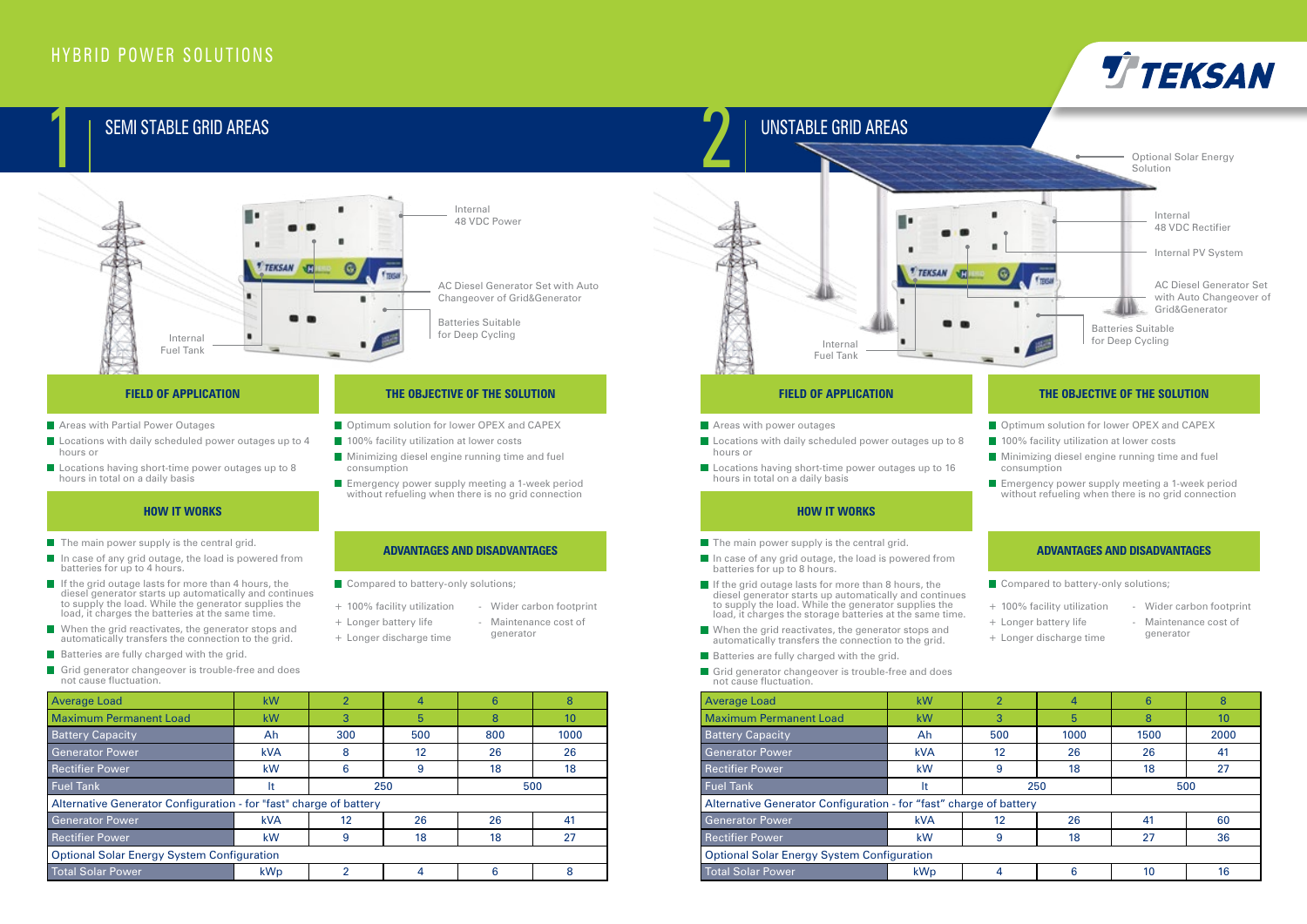

- Off grid areas
- **Locations where emission and fuel consumption should** be minimized
- Optimized solution based on both OPEX and CAPEX for off grid areas
- $\blacksquare$  Providing the most suitable solution for off grid Facilities
- Reducing engine running time and maintenance cost
- **Lower fossil fuel consumption**
- $\blacksquare$  Fewer site visits due to reduced running time and fuel consumption

- Compared to a conventional diesel-only generator solution
- + Lower fuel consumption + Less facility visits
- + Lower maintenance cost Higher capital expense

Deep Cycling Solar **Batteries** 

| <b>Maximum Permanent Load</b>                     | kW         |     |      |  |  |  |  |  |  |
|---------------------------------------------------|------------|-----|------|--|--|--|--|--|--|
| <b>Average Load</b>                               | kW         |     |      |  |  |  |  |  |  |
| <b>Battery Capacity</b>                           | Ah         | 500 | 1000 |  |  |  |  |  |  |
| Generator Power                                   | <b>kVA</b> | 12  | 26   |  |  |  |  |  |  |
| <b>Rectifier Power</b>                            | kW         | 9   | 18   |  |  |  |  |  |  |
| <b>Fuel Tank</b>                                  |            | 800 | 800  |  |  |  |  |  |  |
| <b>Optional Solar Energy System Configuration</b> |            |     |      |  |  |  |  |  |  |
| <b>Total Solar Power</b>                          | kWp        |     |      |  |  |  |  |  |  |

- + Very low
- operating costs

+ 100% green energy

- Higher investment costs
- Wider carbon footprint
- 99,8% facility utilization
- + Zero field visit

| <b>Average Load</b>      | kW             | $1.0$ kW | 1,5 kW | 2,0 kW | 2,5 kW |
|--------------------------|----------------|----------|--------|--------|--------|
| Number of Panels         | pcs            | 20       | 35     | 40     | 45     |
| <b>Total Solar Power</b> | kWp            |          | 14     | 16     | 18     |
| <b>Floor Space</b>       | m <sup>2</sup> | 40       | 70     | 80     | 90     |
| <b>Battery Capacity</b>  | Ah             | 1500     | 2000   | 3000   | 4000   |





- Off grid sites with extremely limited access
- **Low power consumption facilities**



and High Cycle Life

Internal PV System

#### **HOW IT WORKS**

- $\blacksquare$  The main power source is solar energy
- **Batteries are charged during daylight hours**
- **P** Power is supplied from the batteries at night and on cloudy days

#### **FIELD OF APPLICATION THE OBJECTIVE OF THE SOLUTION**

- $\blacksquare$  Providing the best solution in off grid areas to reduce operating costs
- **E** Eliminating generator maintenance and fuel expenses
- **Cancel out field visits**

### **ADVANTAGES AND DISADVANTAGES**

 $\blacksquare$  Compared to a hybrid generator solution

### **HOW IT WORKS**

- $\blacksquare$  The main power source is solar energy (if applicable)
- $\blacksquare$  If solar energy is insufficient, the batteries balance the load.
- When the batteries are discharged, the generator will start and supply the load.
- $\blacksquare$  The generator will stop after the batteries are charged.

#### **ADVANTAGES AND DISADVANTAGES**

#### **FIELD OF APPLICATION THE OBJECTIVE OF THE SOLUTION**

## HYBRID POWER SOLUTIONS

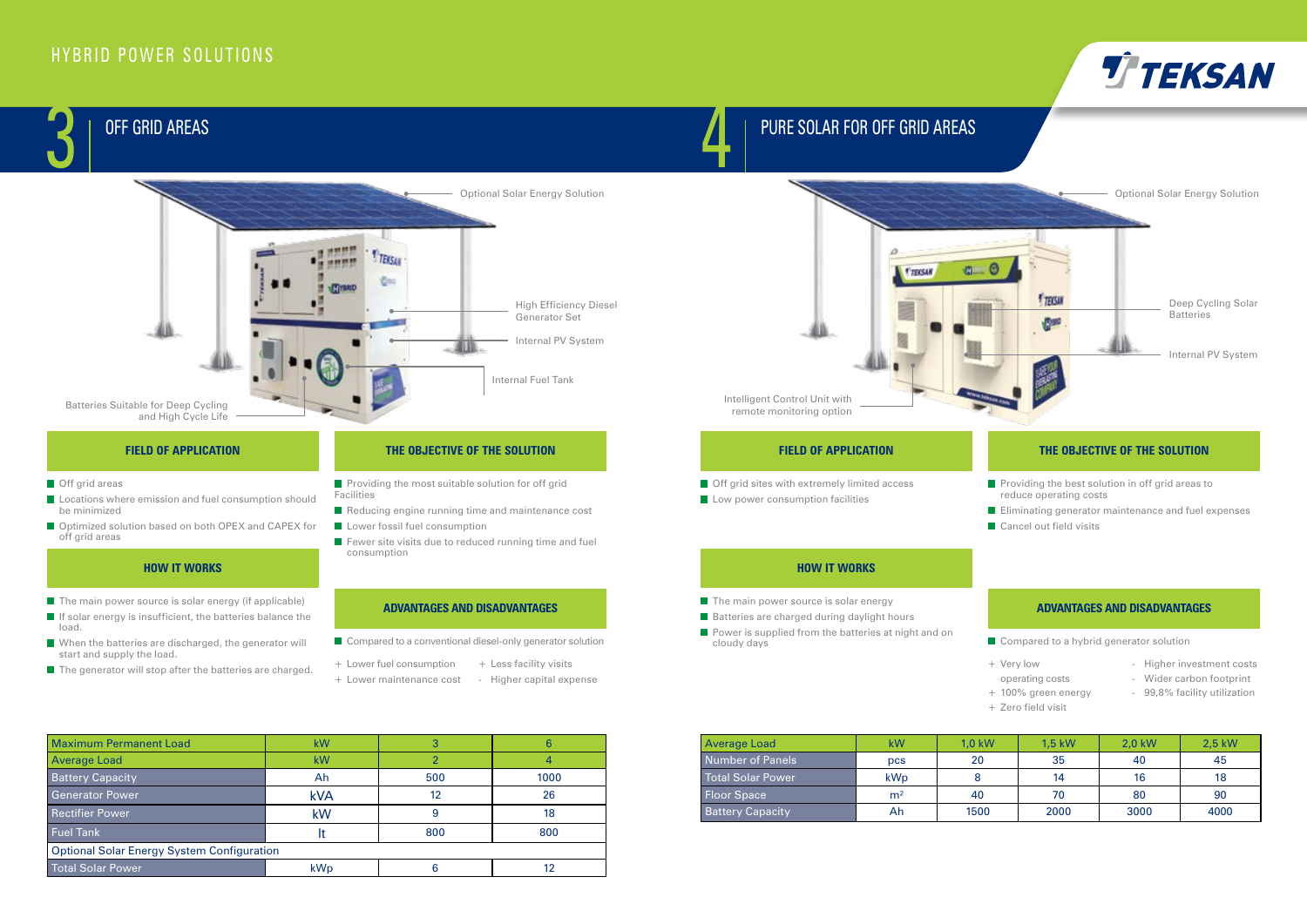- Increased rectifier power output by adding extra modules
- **Adding an external fuel tank without any modifications**
- Increasing the discharge time by adding an external battery group
- $\blacksquare$  Power output increase with additional hybrid generator paralleling
- **Increased Solar Panel Capacity for sites with low solar** radiation
- **Anti-theft protection**
- AC power output up to 10kVA
	-
	- Air-conditioning for the battery
		-
- **Customer alarm contact outputs**
- DC distribution board
- **BLVD** and LLVD
- **EXtra battery capacity**
- **Extra fuel tank capacity**
- $\blacksquare$  High rectifier power output

### **CAPACITY INCREASE ON THE FIELD**



- **Dual generator setup**
- Synchronization
- Increased maintenance interval
- $\blacksquare$  Dust filters for the entire system
- Super silent cabinet solution
- $\blacksquare$  Remote monitoring
- Tailored solutions for different needs
- pack (regions above + 45°C) **Multiple user support**

|                                                    | TJ 3000 HD     |                                                                                                                                                                                                         |                           |                                          |                      |                                    | TJ 6000 HD          |                                |                                      |                                          |                |                |
|----------------------------------------------------|----------------|---------------------------------------------------------------------------------------------------------------------------------------------------------------------------------------------------------|---------------------------|------------------------------------------|----------------------|------------------------------------|---------------------|--------------------------------|--------------------------------------|------------------------------------------|----------------|----------------|
| <b>OPTIONAL FEATURES</b>                           |                |                                                                                                                                                                                                         |                           |                                          |                      |                                    |                     |                                |                                      |                                          |                |                |
| 230V AC Output                                     |                | 350VA - 3000VA                                                                                                                                                                                          |                           | <b>Increased Maintenance</b><br>Interval |                      | 1.000 hours                        |                     | <b>IP Protection Class</b>     |                                      | according to the project<br>requirements |                |                |
| <b>Residual Current Protection</b>                 |                | For 230V AC circuit                                                                                                                                                                                     |                           | <b>External Fuel Tank</b>                | 1.000 - 2.000 liters |                                    |                     | <b>Super Silent Cabinet</b>    |                                      | according to the project<br>requirements |                |                |
| <b>Auto-Transfer Switch</b>                        |                | <b>Auto-Transfer Board</b>                                                                                                                                                                              |                           | <b>External Battery Capacity</b>         | 500 Ah - 1.000 Ah    |                                    | <b>Dust Filters</b> |                                | according to the project<br>location |                                          |                |                |
| <b>DC Power Distribution</b>                       |                | For critical loads: 2x125A.<br>2x64A,4x32A, 2x16A<br>Solar Energy Kit -1<br>(panel, charge regulator,<br>Can be increased up to 4 x 3200W power<br>For normal loads: 2x64A.<br>fusebox)<br>4x32A, 2x16A |                           |                                          |                      |                                    |                     |                                | improved Security                    | according to the project<br>location     |                |                |
| <b>Free Contacts for External Signals</b>          |                | 8 Inputs / Outputs                                                                                                                                                                                      |                           |                                          |                      |                                    |                     | Remote monitoring /<br>Control |                                      | 2G/3G/4G/Ethernet                        |                |                |
| <b>Increased Operating Temperature</b><br>Range    |                | $-20 °C + 55 °C$                                                                                                                                                                                        |                           | <b>Solar Panel Construction</b>          |                      | 1 x From 3200W to 4 x 3200VV power |                     |                                |                                      | <b>Location Tracking</b>                 | <b>GPS</b>     |                |
| <b>Load Priority Selection</b>                     |                | Normal / Critical Load                                                                                                                                                                                  |                           | <b>Multiple User Support</b>             |                      | Power measurement per user         |                     |                                |                                      |                                          |                |                |
|                                                    |                |                                                                                                                                                                                                         | 500Ah Lead Carbon Battery |                                          |                      |                                    |                     |                                | 1.000Ah Lead Carbon Battery          |                                          |                |                |
| <b>EXPECTED PERFORMANCE VALUES</b>                 | 0.5kW<br>load  | 1,0 kW<br>load                                                                                                                                                                                          | 1.5 kW<br>load            | 2.0 kW<br>load                           | 2,5 kW<br>load       | 3.0 kW<br>load                     | 1,0 kW<br>load      | 2,0 kW<br>load                 | 3,0 kW<br>load                       | 4.0 kW<br>load                           | 5.0 kW<br>load | 6.0 kW<br>load |
| <b>Battery Discharge Time (hours)</b>              | 28,8           | 14,4                                                                                                                                                                                                    | 9,6                       | 7,2                                      | 5,8                  | 4,8                                | 28,8                | 14,4                           | 9,6                                  | 7,2                                      | 5,8            | 4,8            |
| <b>Battery Charge Time (hours)</b>                 | 3,5            | 3,5                                                                                                                                                                                                     | 3,5                       | 3,5                                      | 3,5                  | 3,5                                | 3.5                 | 3,5                            | 3.5                                  | 3,5                                      | 3,5            | 3,5            |
| Daily Cycle Amount                                 | 0.74           | 1,34                                                                                                                                                                                                    | 1,83                      | 2.24                                     | 2.59                 | 2.89                               | 0.74                | 1,34                           | 1.83                                 | 2.24                                     | 2.59           | 2.89           |
| Gen. Daily Running Time (hour)                     | 2,6            | 4,7                                                                                                                                                                                                     | 6,4                       | 7,9                                      | 9,1                  | 10.1                               | 2.6                 | 4,7                            | 6.4                                  | 7.9                                      | 9.1            | 10.1           |
| Gen. Maintenance Frequency (days)                  | 192            | 107                                                                                                                                                                                                     | 78                        | 64                                       | 55                   | 49                                 | 192                 | 107                            | 78                                   | 64                                       | 55             | 49             |
| <b>Daily Fuel Consumption (liters)</b>             | 5.1            | 10                                                                                                                                                                                                      | 14.9                      | 19,6                                     | 24.2                 | 28,8                               | 9.0                 | 17.7                           | 26.2                                 | 34,5                                     | 42.7           | 50.8           |
| <b>Hourly Fuel Consumption (liters)</b>            | 0.21           | 0.42                                                                                                                                                                                                    | 0.62                      | 0.82                                     | 1.01                 | 1.2                                | 0.37                | 0.74                           | 1.09                                 | 1.44                                     | 1.78           | 2.12           |
| Fuel Consumption per kWh [liter/kWh]               | 0,43           | 0,42                                                                                                                                                                                                    | 0,41                      | 0,41                                     | 0,40                 | 0,40                               | 0,37                | 0,37                           | 0.36                                 | 0,36                                     | 0,36           | 0,35           |
| Number of Annual Battery Cycle                     | 271            | 489                                                                                                                                                                                                     | 669                       | 819                                      | 946                  | 1055                               | 271                 | 489                            | 669                                  | 819                                      | 946            | 1055           |
| <b>Battery Service Life (years)</b>                | 16,6           | 9                                                                                                                                                                                                       | 6,7                       | 5,5                                      | 4,8                  | 4,3                                | 16,6                | 9                              | 6,7                                  | 5,5                                      | 4,8            | 4,3            |
| Battery Max. Discharge Time (hours)                | 48             | 24                                                                                                                                                                                                      | 16                        | 12                                       | 9,6                  | 8                                  | 48                  | 24                             | 16                                   | 12                                       | 9,6            | 8              |
| <b>Fuel Transfer Period (davs)</b>                 | 156            | 80                                                                                                                                                                                                      | 53                        | 40                                       | 33                   | 27                                 | 88                  | 45                             | 30                                   | 23                                       | 23             | 20             |
| Hybrid + Photovoltaic System                       |                |                                                                                                                                                                                                         |                           |                                          |                      |                                    |                     |                                |                                      |                                          |                |                |
| Total Solar Energy Power (kWp)                     | 1,96           | 1,96                                                                                                                                                                                                    | 3.27                      | 6.54                                     | 6.54                 | 6.54                               | 1.96                | 3.27                           | 6.54                                 | 9.81                                     | 13.08          | 13.08          |
| Number of Solar Panels (pcs)                       | $6\phantom{1}$ | $6\phantom{1}$                                                                                                                                                                                          | 10                        | 20                                       | 20                   | 20                                 | 6                   | 10                             | 20                                   | 30                                       | 40             | 40             |
| Panel Surface Area including 15° (m <sup>2</sup> ) | 9,4            | 9,4                                                                                                                                                                                                     | 15,7                      | 31,5                                     | 31,5                 | 31,5                               | 9,4                 | 15,7                           | 31,5                                 | 47,2                                     | 62,9           | 62,9           |
| <b>Total Solar Charger Power (kWp)</b>             | 2,0            | 2,0                                                                                                                                                                                                     | 3,4                       | 6,9                                      | 6,9                  | 6,9                                | 2,0                 | 3,4                            | 6,9                                  | 10,3                                     | 13,8           | 13,8           |
| Gen. Daily Running Time (hour)                     | 0,8            | 3,0                                                                                                                                                                                                     | 3,9                       | 3,3                                      | 4,8                  | 6,1                                | 1,7                 | 3,3                            | 3,9                                  | 4,4                                      | 4,8            | 6,1            |
| Gen. Maintenance Period (days)                     | 180            | 164                                                                                                                                                                                                     | 129                       | 154                                      | 104                  | 81                                 | 297                 | 151                            | 129                                  | 113                                      | 104            | 81             |
| Daily Fuel Consumption (liters)                    | 1,5            | 6,5                                                                                                                                                                                                     | 9,1                       | 8,1                                      | 12,8                 | 17,5                               | 5,8                 | 12,5                           | 15,9                                 | 19,3                                     | 22,6           | 30,9           |
| <b>Fuel Transfer Period (days)</b>                 | 533            | 123                                                                                                                                                                                                     | 87                        | 98                                       | 62                   | 45                                 | 137                 | 64                             | 50                                   | 41                                       | 35             | 25             |
| Solar Energy Rate (%)                              | 71%            | 35%                                                                                                                                                                                                     | 39%                       | 59%                                      | 47%                  | 39%                                | 35%                 | 29%                            | 39%                                  | 44%                                      | 47%            | 39%            |
|                                                    |                |                                                                                                                                                                                                         |                           |                                          |                      |                                    |                     |                                |                                      |                                          |                |                |



|                                                        | TJ 3000 HD                       |                              |                                 |                  |                  | TJ 6000 HD                       |                  |  |  |
|--------------------------------------------------------|----------------------------------|------------------------------|---------------------------------|------------------|------------------|----------------------------------|------------------|--|--|
| <b>Maximum DC Load</b>                                 |                                  |                              |                                 |                  |                  |                                  |                  |  |  |
| Average DC Load                                        |                                  | 3.000 W                      |                                 | 6.000 W          |                  |                                  |                  |  |  |
| <b>Optimized DC Load Range</b>                         |                                  | $1.000 - 2.000 W$            |                                 | $2.000 - 4000 W$ |                  |                                  |                  |  |  |
| <b>Nominal Output Voltage</b>                          |                                  | 48 VDC                       |                                 |                  | 48 VDC           |                                  |                  |  |  |
| AC Output Power (optional)                             |                                  | 350 - 1250 VA                |                                 |                  | 800 - 3000 VA    |                                  |                  |  |  |
| <b>ENGINE</b>                                          |                                  |                              |                                 |                  |                  |                                  |                  |  |  |
| Make                                                   |                                  | Perkins                      | Deutz                           |                  |                  | Perkins                          | Deutz            |  |  |
| Model                                                  |                                  | 403D-11                      | F2M-2011                        |                  |                  | 404D-22                          | F3M-2011         |  |  |
| Output Power at 1800rpm                                |                                  | 10,3 kW                      | 15,0 kW                         |                  |                  | 21,6 kW                          | 23,3 kW          |  |  |
| <b>Cooling Type</b>                                    |                                  | Water                        | Oil                             |                  |                  | Oil<br>Water                     |                  |  |  |
| <b>Operating Speed</b>                                 |                                  | 1200-2200 rpm                |                                 |                  |                  | 1200-2200 rpm                    |                  |  |  |
| Fuel                                                   |                                  | <b>Diesel</b>                |                                 |                  |                  | <b>Diesel</b>                    |                  |  |  |
| <b>Standard Maintenance Interval</b>                   |                                  | 500 hours                    |                                 |                  |                  | 500 hours                        |                  |  |  |
| Increased Maintenance Interval (optional)              |                                  | 1.000 hours                  |                                 |                  |                  | 1.000 hours                      |                  |  |  |
| <b>ALTERNATOR</b>                                      |                                  |                              |                                 |                  |                  |                                  |                  |  |  |
| Technology                                             |                                  | <b>Brushless Synchronous</b> | Permanent-Magnet                |                  |                  | <b>Brushless Synchronous</b>     | Permanent-Magnet |  |  |
| Model                                                  |                                  | <b>TAL040 D</b>              | PMG140K/18-90                   |                  |                  | <b>TAL040 F</b>                  | PMG140K/18-180   |  |  |
| Output Power at 1800rpm                                |                                  | 9 kW                         |                                 |                  | 18 kW            |                                  |                  |  |  |
| <b>DEEP CYCLE BATTERY</b>                              |                                  |                              |                                 |                  |                  |                                  |                  |  |  |
| Technology                                             |                                  | <b>Lead Acid</b><br>Li-Ion   |                                 |                  | <b>Lead Acid</b> | Li-Ion                           |                  |  |  |
| Type                                                   |                                  | <b>AGM Nano Carbon</b>       | LiFeP04                         |                  |                  | <b>AGM Nano Carbon</b>           | LiFeP04          |  |  |
| <b>Nominal Capacity</b>                                |                                  | 500 Ah                       | 500 Ah                          |                  |                  | 1000 Ah                          | 1000 Ah          |  |  |
| <b>Rated Voltage</b>                                   |                                  | 48 V                         |                                 |                  |                  | 48 V                             |                  |  |  |
| DoD (Depth of Discharge)                               |                                  | 80%                          | 80%                             |                  |                  | 80%                              | 80%              |  |  |
| Cycle Life (25 "C @ %80 DoD)                           |                                  | 3.200                        | 4.000                           |                  | 3.200            |                                  | 4.000            |  |  |
| <b>Maintenance Requirement</b>                         |                                  | No                           |                                 |                  |                  | No                               |                  |  |  |
| Running Temperature (°C)                               | -15 °C to 45 °C<br>0 °C to 45 °C |                              |                                 |                  |                  | -15 °C to 45 °C<br>0 °C to 45 °C |                  |  |  |
| <b>SIZE</b>                                            |                                  |                              |                                 |                  |                  |                                  |                  |  |  |
|                                                        |                                  |                              |                                 |                  |                  |                                  |                  |  |  |
| Weight (including batteries)                           |                                  | <b>TBA</b>                   | <b>TBA</b>                      |                  |                  | <b>TBA</b>                       | <b>TBA</b>       |  |  |
| Weight (excluding batteries)                           |                                  | <b>TBA</b>                   |                                 |                  |                  | <b>TBA</b>                       |                  |  |  |
| Dimensions (WxLxH)                                     |                                  | <b>TBA</b>                   |                                 |                  |                  | <b>TBA</b>                       |                  |  |  |
| <b>STANDARD FEATURES</b>                               |                                  |                              |                                 |                  |                  |                                  |                  |  |  |
| <b>Ambient Conditions-Proof Cabinet</b>                | $\bullet$                        |                              | Auto Oil Supply                 | $\bullet$        |                  | <b>Fuel Theft Alarm</b>          |                  |  |  |
| <b>Power Cabinet and Protection Devices</b>            | $\bullet$                        |                              | Low Battery Voltage Protection  | $\bullet$        |                  | <b>Internal Fuel Tank</b>        | 800 litres       |  |  |
| Deep Cycle Batteries in the Air-Conditioned<br>Cabinet | $\bullet$                        |                              | <b>Short Circuit Protection</b> | $\bullet$        |                  | <b>Communication Interface</b>   | RS232/RS485      |  |  |





# $\overline{\textbf{5}}$   $\vert$  technical specifications  $\textbf{6}$   $\vert$  technical specifications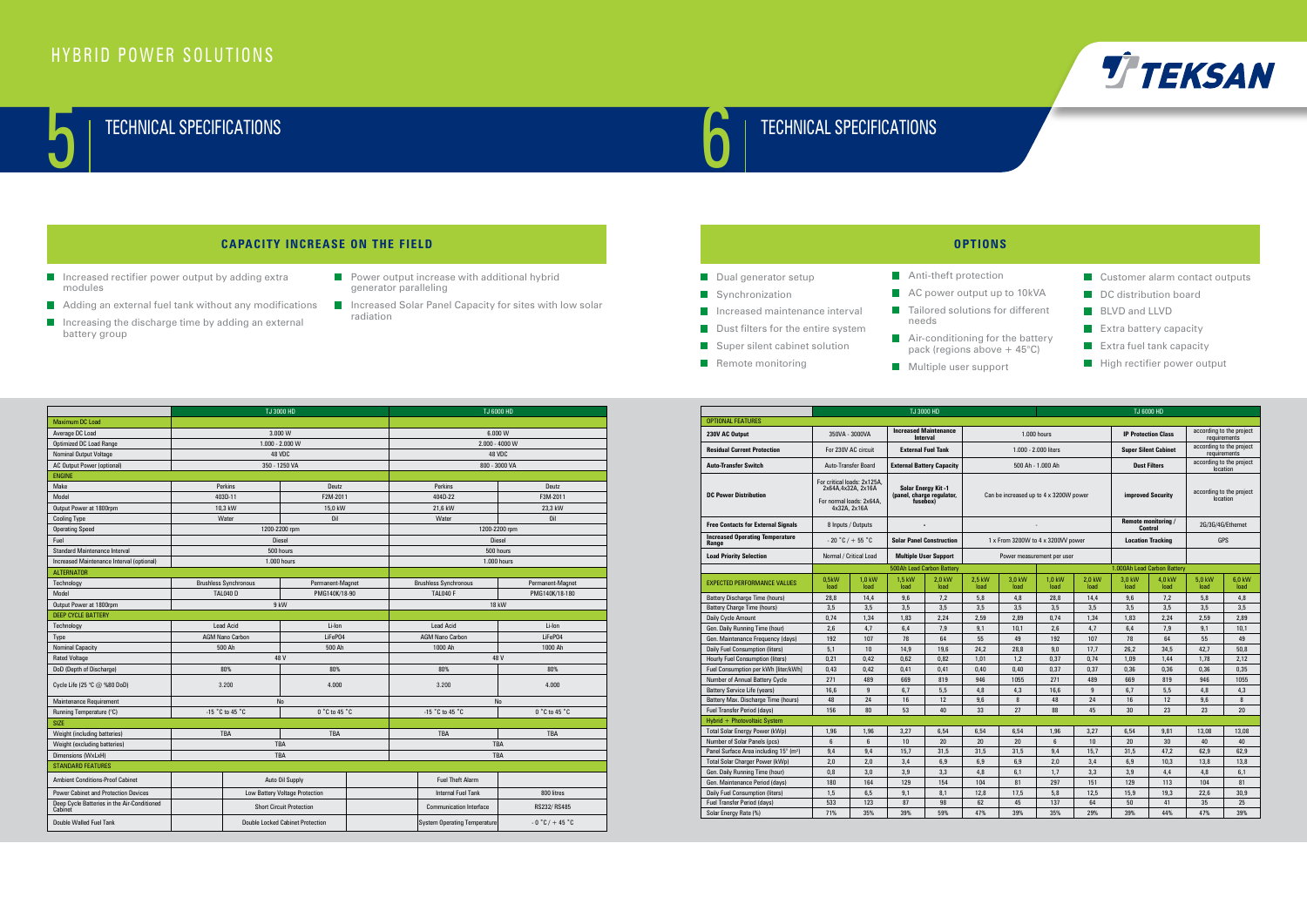#### **PROJECT REQUIREMENTS**

Türk Telekom, the leading telecom operator and internet service provider in Turkey, needed a generator set to be designated as an off-grid power source for a telecom tower in a remote area. The main objectives of this project were to reduce operating costs while reducing the risk of financial loss resulting from power outages.

- Solar energy integration,
- **Anti-theft full protection,**
- Cabinet design specially insulated to prevent external effects.
- Tailor-made product design,
- Remote monitoring (GSM and Internet Based),
- $\blacksquare$  High quality battery pack that provides power for longer.

#### **SOME OF THE OPTIONAL FEATURES OF OUR PRODUCT:**

#### **THE SOLUTION WE OFFER**



## **PROJECT REQUIREMENTS SOME OF THE OPTIONAL FEATURES OF OUR PRODUCT:**

- Solar system compatible Hybrid UPS,
- Tailor-made product design,
- Remote monitoring (GSM based),
- 800 VDC High quality battery group,
- Cabinet design specially insulated to prevent external effects.



For the project, a 2x82 kVA synchronous Hybrid Power system, which provides 40% saving in fuel consumption and 80% saving in generator maintenance period, has been proposed. The hybrid system has been also designed to be supported by solar energy up to 30 kWp. When the system is supported by 30 kWp solar energy, the generator daily operating time is reduced to 1.4 hours, resulting in 85% saving in fuel consumption and 94% in generator maintenance frequency.



TOTAL E&P is an oil platform located 100 km off the Netherlands, in the North Sea. Since there is no electricity supply network in the oil platform, the energy requirement is provided thanks to generators. Periodic maintenance and refueling of generators are carried out thanks to helicopters. This is over-costing and non-sustainable.

#### **THE SOLUTION WE OFFER**

## HYBRID POWER SOLUTIONS

# $\sum_{i=1}^{\infty}$  total e&p / the netherlands  $\sum_{i=1}^{\infty}$  turk telekom / turkey





Teksan designed a specially-designed hybrid generator set that provides 65% savings in fuel consumption and 80% reduction in generator operating time, that can work integrated with solar energy. Thanks to its generator with increased periodic maintenance interval, and remote monitoring and high capacity fuel tank features, the system requires less technical personnel during its operation, provides longer maintenance cycles, thus reduces operating costs significantly.